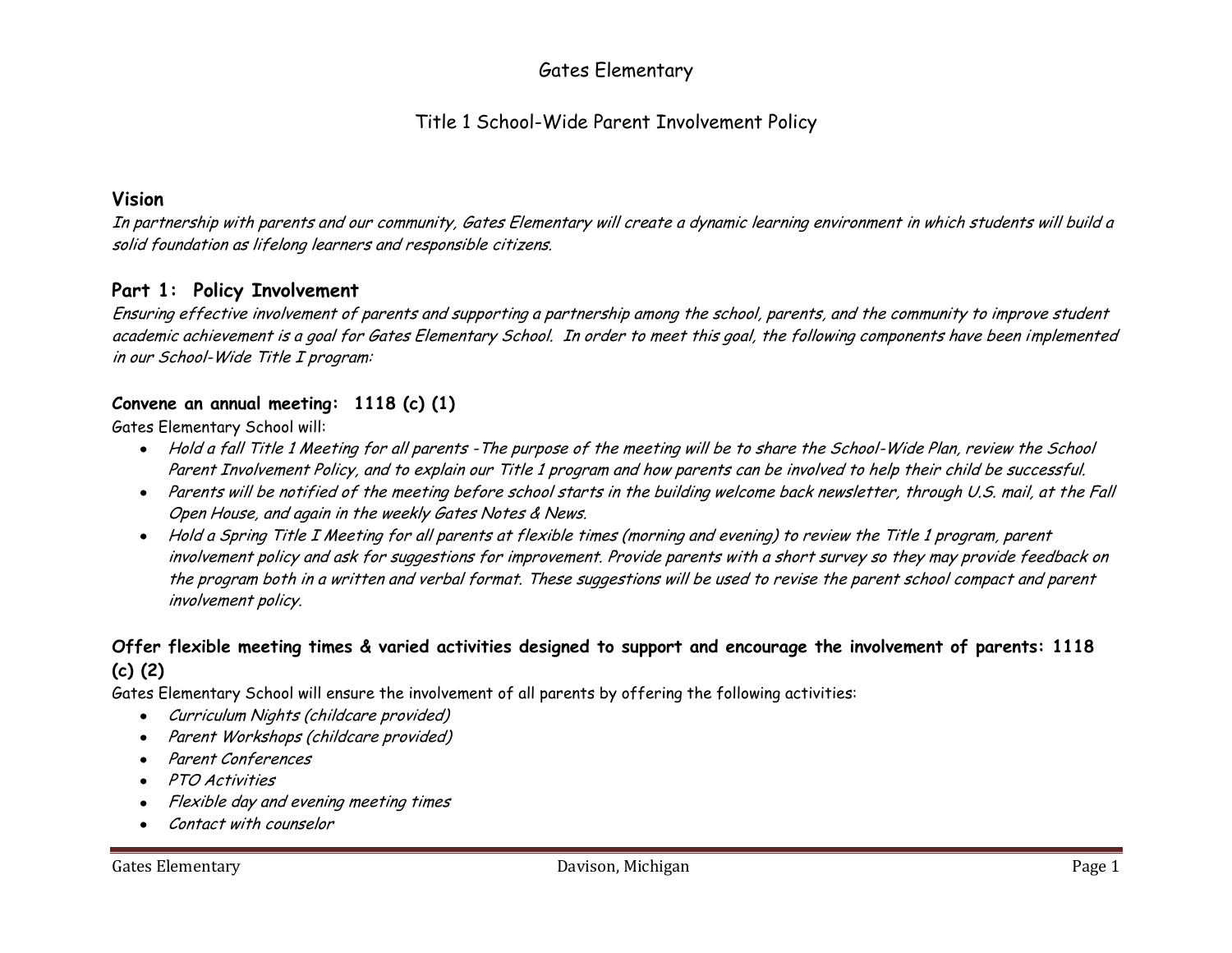- Classroom, fieldtrip, and field day volunteers
- Home visits
- Transportation (provided as needed)

## **Involve parents in planning, reviewing, and improving the School-Wide Title 1 program, including the School and District Parent Involvement Policy: 1118 (c) (3)**

Gates Elementary School will ensure the involvement of parents in planning and reviewing the School-Wide Title 1 program by:

- Parents will be invited to become members of the School Improvement Team. In late March a school improvement sub-committee, which includes parents, will be formed to rewrite/update the program design. This committee will use information gathered during grade level data days and the School Data Analysis Diagnostic. The updated program will be brought to staff and parents for final approval.
- After staff and parent approval of the program design, a time line will be developed for the start of each new school year which identifies starting dates for implementation of the school wide reform model. The timeline will identify dates for CA-60 review, Title 1/Curriculum Night, testing of new students, start dates for paraprofessional staff and implementation of the intervention/enrichment schedule. In addition, school improvement parent members will help to facilitate our Fall/Spring Title 1 meetings and provide School Improvement updates at monthly PTO meetings.
- The implemented reform model will be reviewed during the current school year and updated annually. Parents on the School  $\bullet$ Improvement Team will participate in school improvement meetings where the program data is reviewed and updated. All parents will complete a School-wide Title 1 evaluation survey to be used in updating the School-wide Plan.
- Reviewing the School-Parent Compact created in collaboration with staff and parents at the Open House in the fall.
- Posting the School-Parent Compact and Parent Involvement Policy in a visible location for parents to review during the Open House in the fall.
- Placing a suggestion box under the School-Parent Compact and Parent Involvement Policy for parents to make suggestions during the Open House in the fall.
- School-Parent Compact suggestions will be reviewed and the compact updated after the School-Wide Title I meeting held in conjunction with the Curriculum Nights in the fall. Multiple sessions will be provided for parents.
- Reviewing and distributing Staff-Student-Parent Compacts during the November parent-teacher conferences.
- Asking parents attending the Title I meeting in the spring to complete a survey evaluating the student interventions and parent involvement activities.
- Reviewing and revising the School-Parent Compact and Parent Involvement Policy to incorporate suggestions based on the parent  $\bullet$ survey results collected in the spring.
- Placing a suggestion box in a visible location for continued communication between parents and school throughout the school year.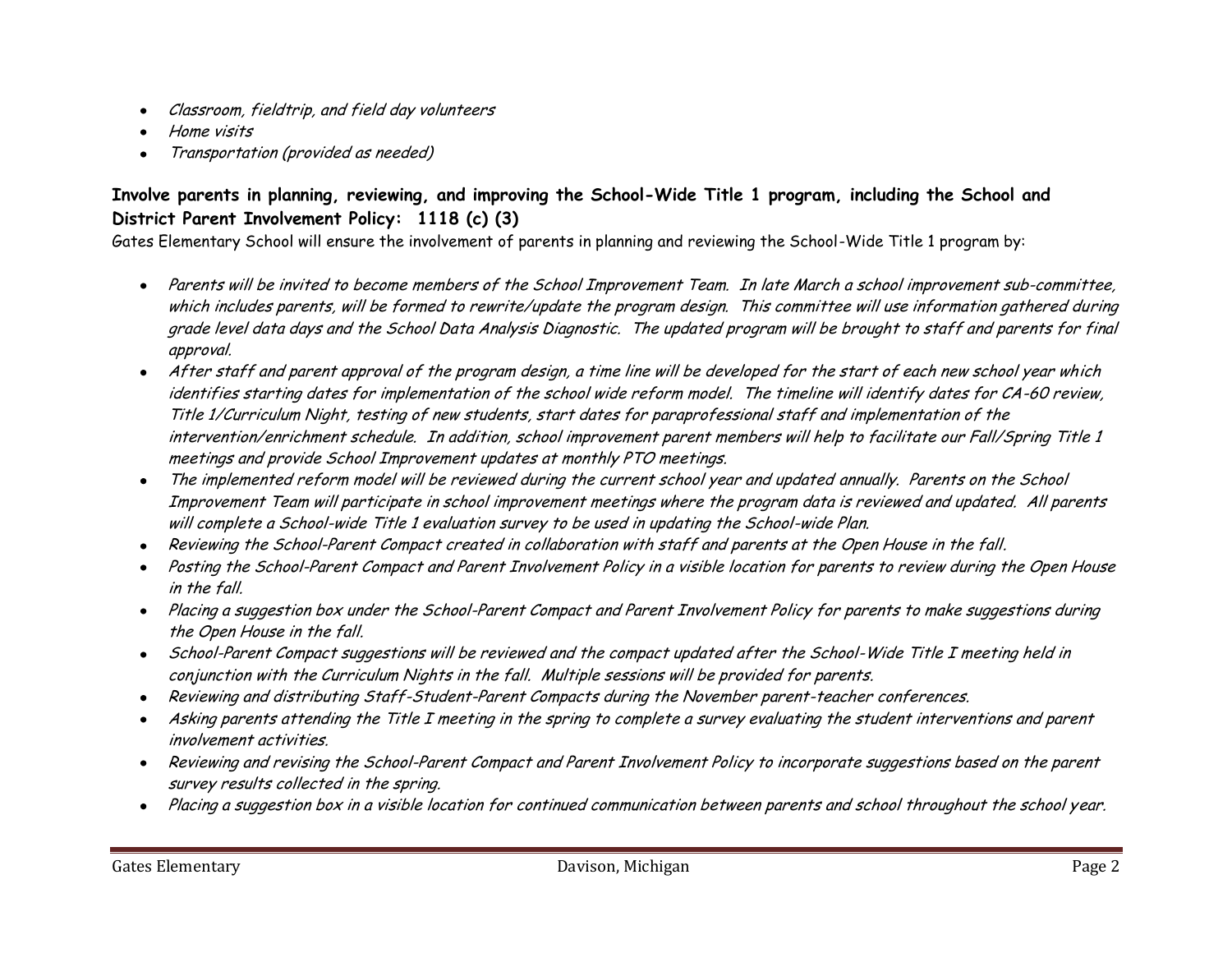- Placing School Improvement as a monthly PTO action item for updating stakeholders on activities, reviewing suggestions and  $\bullet$ comments, and acting on, as appropriate, suggestions made by stakeholders.
- Holding a Title 1 meeting at the end of each school year, at flexible times (morning and evening), to review the Title 1 program, parent involvement policy and ask for suggestions for improvement. Provide parents with a short survey so they may provide feedback on the program in both a written and verbal format. These suggestions will be used to revise the School-Parent Compact and parent involvement policy.
- Expanding all avenues of communication with parents (school newsletter, classroom newsletters, daily home folders, agendas, District publications and website) to increase parent involvement in the School-Wide Title 1 program

# **Provide timely information about the School-Wide Title 1 Program, the academic curriculum, assessments used to measure progress, and grade level expectations: 1118 (c) (4) (A) (B)**

Gates Elementary School will provide timely information through:

- Annual Title 1 meetings in the fall and at the end of the school year (multi-sessions available)
- Open House/Curriculum Night (Childcare provided)  $\bullet$
- Parent Conferences (November/Mid-winter/Spring/additional conferences upon parent request)  $\bullet$
- School, Classroom, and District Newsletters
- Progress Reports and Report Cards  $\bullet$
- District Web Site Policy and Compact available on website
- Parent Workshops (childcare provided)
- Home Visits
- Daily Take Home Folders  $\bullet$
- Agendas for third and fourth graders  $\bullet$
- Telephone Calls/E-mail correspondence  $\bullet$
- Parent-Student Handbook
- ParentVue via Synergy

**Provide parents the opportunity to interact with teachers regarding the education of their children. Include parents in the decision making process and utilize their suggestions for improvement. Revise the School-Wide plan to meet students and parent need and share revisions with LEA: 1118 (c) (4) (C) & 1118 (c) (5)**

Parents will be invited to become members of the School Improvement Team. In late March a school improvement sub-committee, which includes parents, will be formed to rewrite/update the program design. This committee will use information gathered during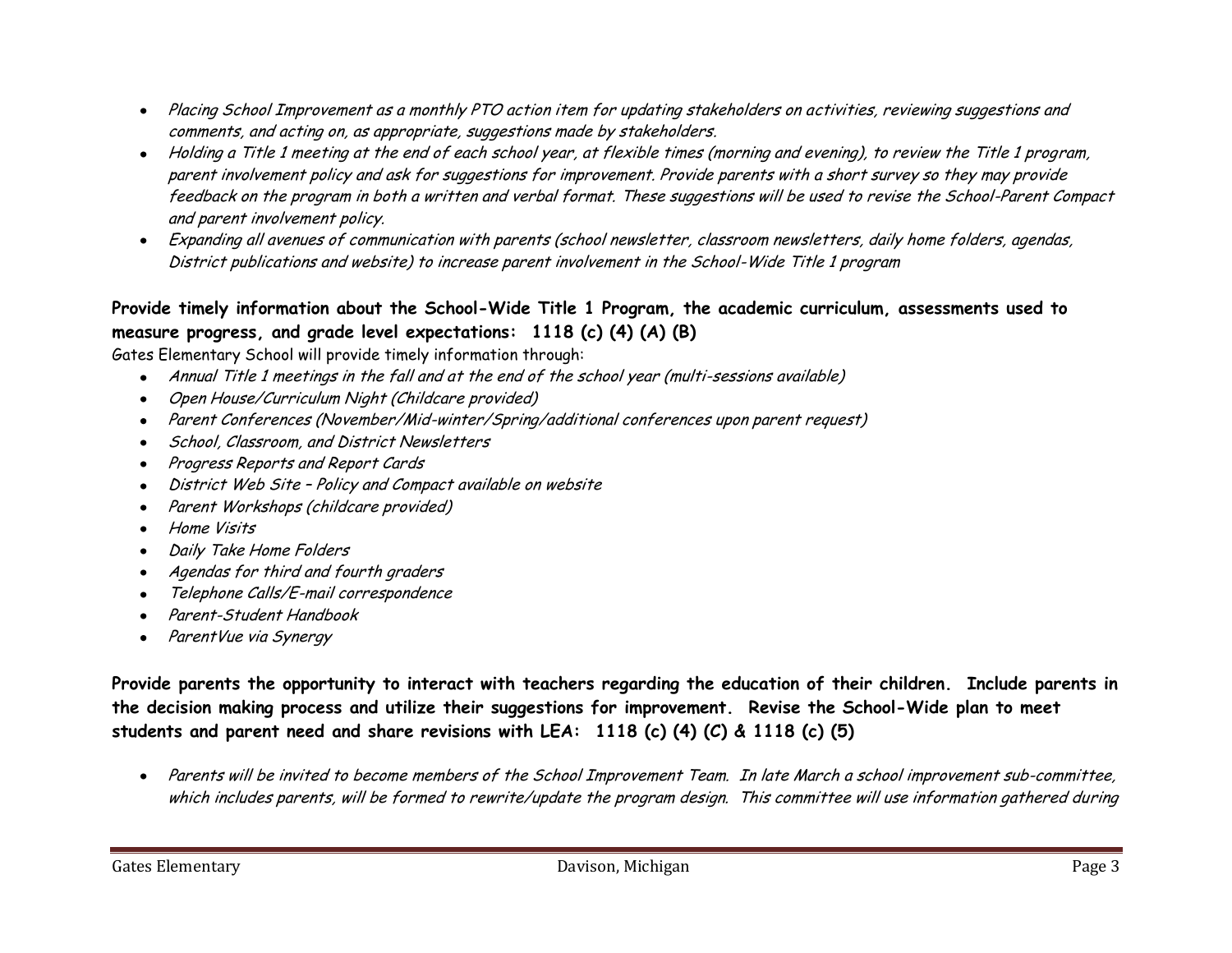grade level data days and the School Data Analysis Diagnostic. The updated program will be brought to staff and parents for final approval.

- After staff and parent approval of the program design, a time line will be developed for the start of each new school year which identifies starting dates form implementation of the school wide reform model. The timeline will identify dates for CA-60 review, Title 1/Curriculum Night, testing of new students, start dates for paraprofessional staff and implementation of the intervention/enrichment schedule. In addition school improvement parent members will help to facilitate our Fall/Spring Title 1 meetings and provide School Improvement updates at monthly PTO meetings.
- The implemented reform model will be reviewed during the current school year and updated annually. Parents on the School Improvement Team will participate in school improvement meetings where the program data is reviewed and updated. All parents will complete a School-wide Title 1 evaluation survey to be used in updating the School-wide Plan.
- Parent Suggestion Box located in a visible location where parents can provide suggestions for improvement and comments regarding the School-Wide Title 1 program
- Include School-Wide Title 1 as a monthly agenda item at PTO. Go through Parent Suggestion Box at monthly PTO meetings to discuss both suggestions/positive notes.
- Utilize parent feedback to revise and update our School-Wide Title 1 program to meet the needs of all parents and students.
- Conduct a Parent Survey at Annual Title I Meetings (fall and end of the year) for all parents at flexible times to review the Title 1 program, parent involvement policy and ask for suggestions for improvement. Provide parents with a short survey so they may provide feedback on the program both in a written and verbal format. These suggestions will be used to revise the parent involvement policy when appropriate.
- Parent conferences (November/Mid-Winter/Spring/additional conferences upon parent request)  $\bullet$
- Telephone Calls/E-mail correspondence between parents, teachers and school  $\bullet$

# **Part II: Share Responsibilities for High Student Academic Achievement**

**Develop jointly with parents and teachers a School/Parent/Student compact. The compact will outline ways in which parents, school staff, and students will work together to ensure high student academic achievement. The compact will be reviewed and discussed during fall parent teacher conferences: 1118 (d) (1) & 1118 (d) (2) (A)** Gates Elementary School will develop a School/Student/Parent compact:

The School/Student/Parent compact is developed by the parents and staff and reviewed annually. Revisions are made based on  $\bullet$ the Spring Parent Survey result and additional suggestions provided by parents.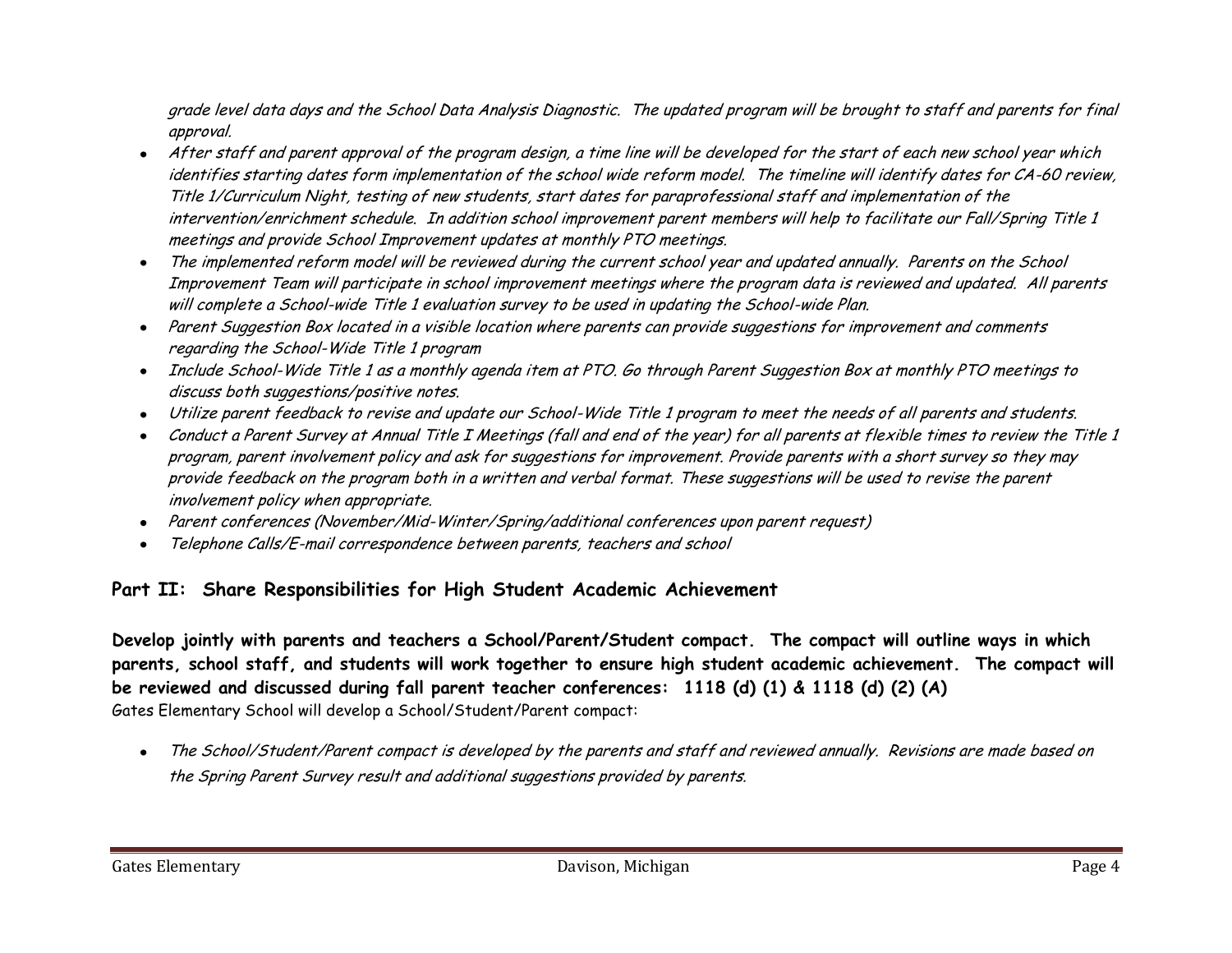The compact is reviewed with, and given to, all parents at the November Parent-Teacher Conference. Teachers discuss how the  $\bullet$ compact relates to the success of each individual child. This ensures a strong home/school connection and allows all stakeholders to have a voice.

#### **Provide frequent reports to parents on their children's progress: 1118 (d) (2) (B)**

Gates Elementary School will provide to parents:

- Report Cards (November, January, April and June)  $\bullet$
- Progress reports available on an as-needed basis
- Parent Teacher Conference (November, Mid-Winter, Spring and additional conferences available upon request)  $\bullet$
- Student Take Home Folders
- Agenda Books (3<sup>rd</sup> and 4<sup>th</sup> grade)
- Phone calls, emails, and/or daily contact notes as needed  $\bullet$
- ParentVue via Synergy  $\bullet$

### **Provide opportunities for parent involvement activities requested by parent: 1118 (2) (C)**

Gates Elementary School has an open door policy for parents with both administration and staff. In addition, parents are encouraged to participate in the following activities:

- PTO (Parent Teacher Organization)
- Classroom Volunteer
- Chaperone for field trips
- Pick the One Book Day (formerly known as RIF)
- Classroom observations as requested by parents  $\bullet$
- Field Day  $\bullet$
- Family Fun Nights
- Classroom Celebrations
- School Fundraisers  $\bullet$
- Parent Workshops
- One School, One Book Reading Program
- Summer Reading Challenge  $\bullet$
- Crim Mileage Club
- Watch D.O.G.S.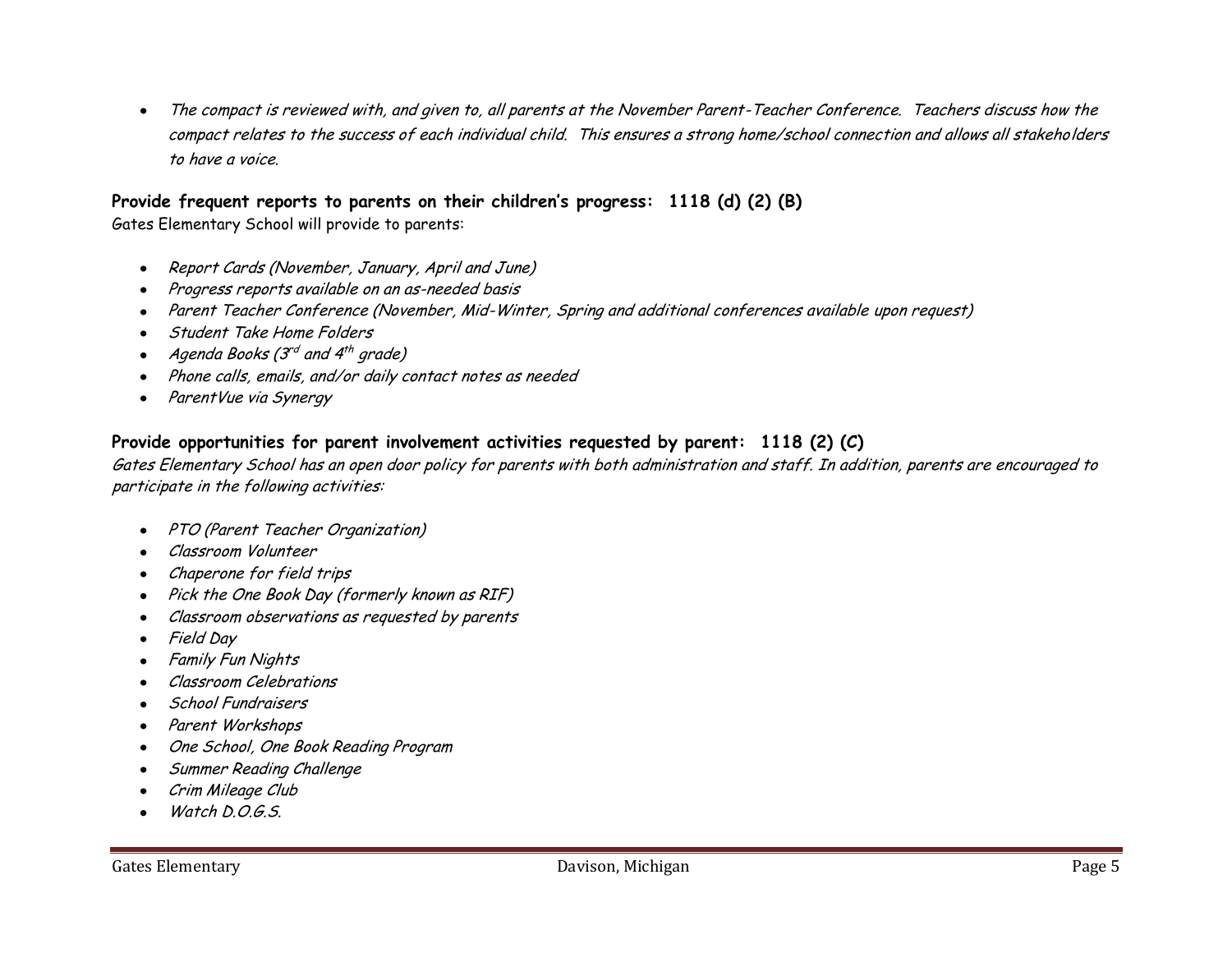## **Part III: Building Capacity for Involvement**

#### **Provide information and assistance to parents regarding the state and local academic standards and assessments: 1118 (e) (2)**

To ensure that parents are informed about academic standards and assessments, Gates Elementary School will provide the following:

- Parent Conferences (November, Mid-winter, Spring, and additional conferences available upon request)  $\bullet$
- Parent copy of Grade Level Common Core State Standards provided at Curriculum Night in the fall
- Local assessment information (DIBELS Next, district writing assessment, DRA2, StarMath and district common assessments) shared with parents at conferences.
- M-Step results provided via U.S. mail to third and fourth grade parents
- Students receiving additional assistance will be progress monitored on a monthly or bi-weekly basis depending on student need. Information will be shared with parents when appropriate.
- Literacy Specialist, Challenge Coordinator and other support services will be available at conferences to provide information and answer questions about assessments
- Fall Curriculum Night: Staff share grade-level expectations and provide all parents with examples of at home activities to help their child reach their highest potential.

## Provide materials and training to parents: 1118 (e) (2)

Gates Elementary School offers training and materials to parents through the following events and activities:

- Open House/Curriculum Night (childcare provided)
- Annual Title I Meetings multi-session/times  $\bullet$
- Parent-teacher conferences (November, Mid-winter, Spring, and as needed or requested)  $\bullet$
- Parent Workshops (childcare provided)
- Providing lists of community resources to individual parents and assistance in accessing these resources, as needed  $\bullet$
- Summer Reading Program  $\bullet$
- Weekly School Newsletters/Classroom Newsletters/District Publications
- "DTV" District cable television program offering segments that educate parents on ways to help their child be successful in all areas of the curriculum
- District Website Parent Tab provides parents with materials and resources to help their child achieve success
- Family Math Night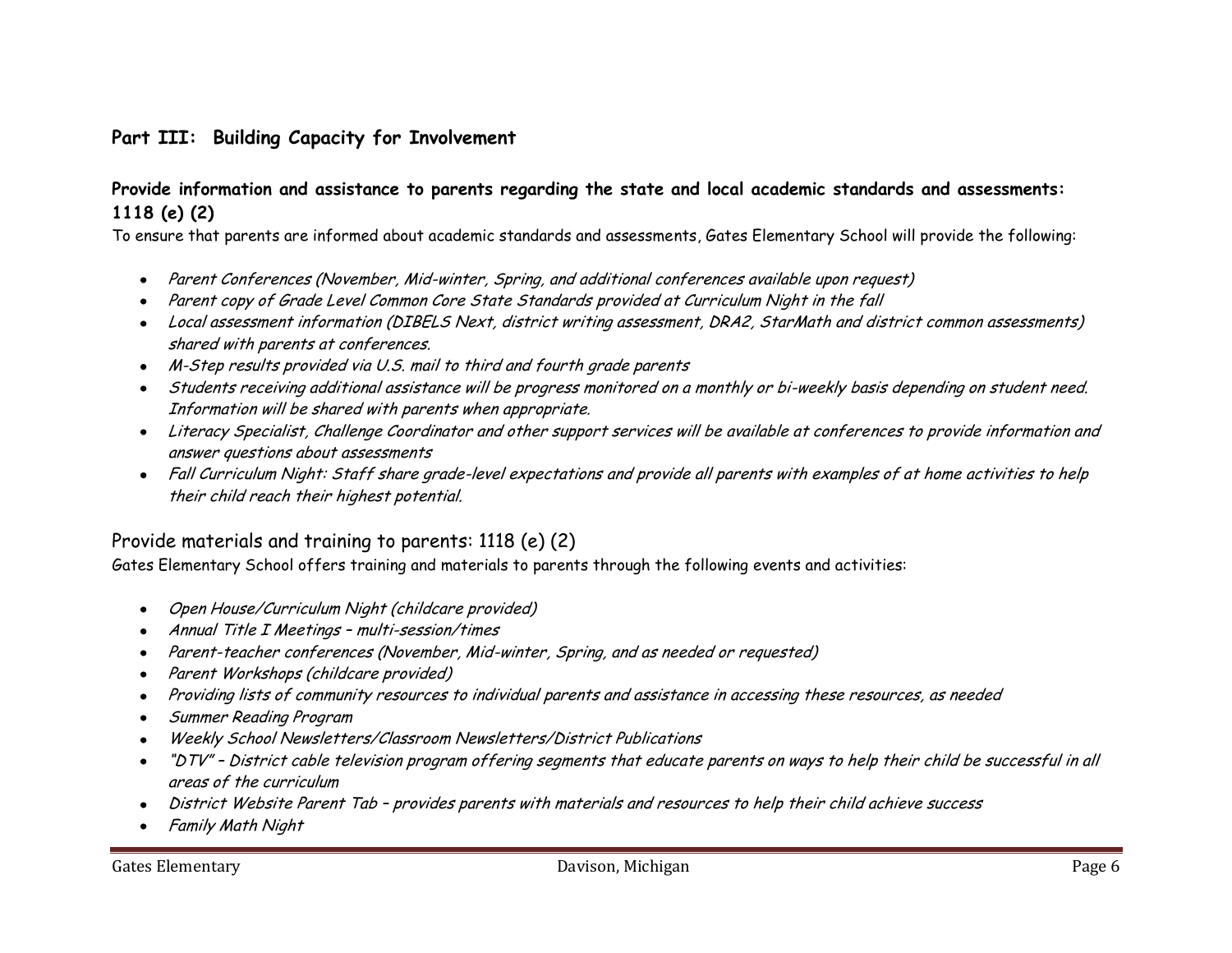### **Educate teachers, Title 1 staff and principals regarding the value of parent involvement, ways to communicate effectively with parents, and implementation of parent programs: 1118 (e) (3)**

Gates Elementary School values and respects parent involvement in the school community. Parent involvement will be part of the professional development plan. Staff will attend workshops and implement new ideas for effective parent communication. When situations occur that involve students or the welfare of the entire school community, parents are always the first point of contact. The district will inservice teachers on how to utilize district website to post classroom newsletters and add materials and resources to the Parent Tab.

### **Coordinate parent involvement activities with other programs: 1118 (e) (4)**

Gates Elementary School will work to coordinate programs to ensure success for all:

- School-Parent Compact and Parent Involvement Policy provided and discussed with all parents  $\bullet$
- Parent Volunteers/Watch D.O.G.S.
- School wide family fun nights
- PTO  $\bullet$
- Hahn Visit: Fourth Graders and their parents invited to Hahn Intermediate to tour the building they will attend in the fall (June)
- Family Math Night  $\bullet$
- One School, One Book  $\bullet$

## **Inform parents of school and parent programs in a timely and practical format in a language they can understand: 1118 (e) (5)**

To ensure that all parents are informed in a timely and user-friendly manner, Gates Elementary will provide:

- Student Take Home Folders
- Agenda Books (third and fourth graders)
- School Newsletter/Classroom Newsletters/District Publications written in a language parents can understand (some are also accessible online)
- Full opportunities for the participation of parents with Limited English Proficiency (LEP), parents with disabilities, and parents of migratory children will be provided. Information and school reports will be provided in a format, and to the extent practical, in a language parents understand.
- Interpreters will be provided for parents who request them